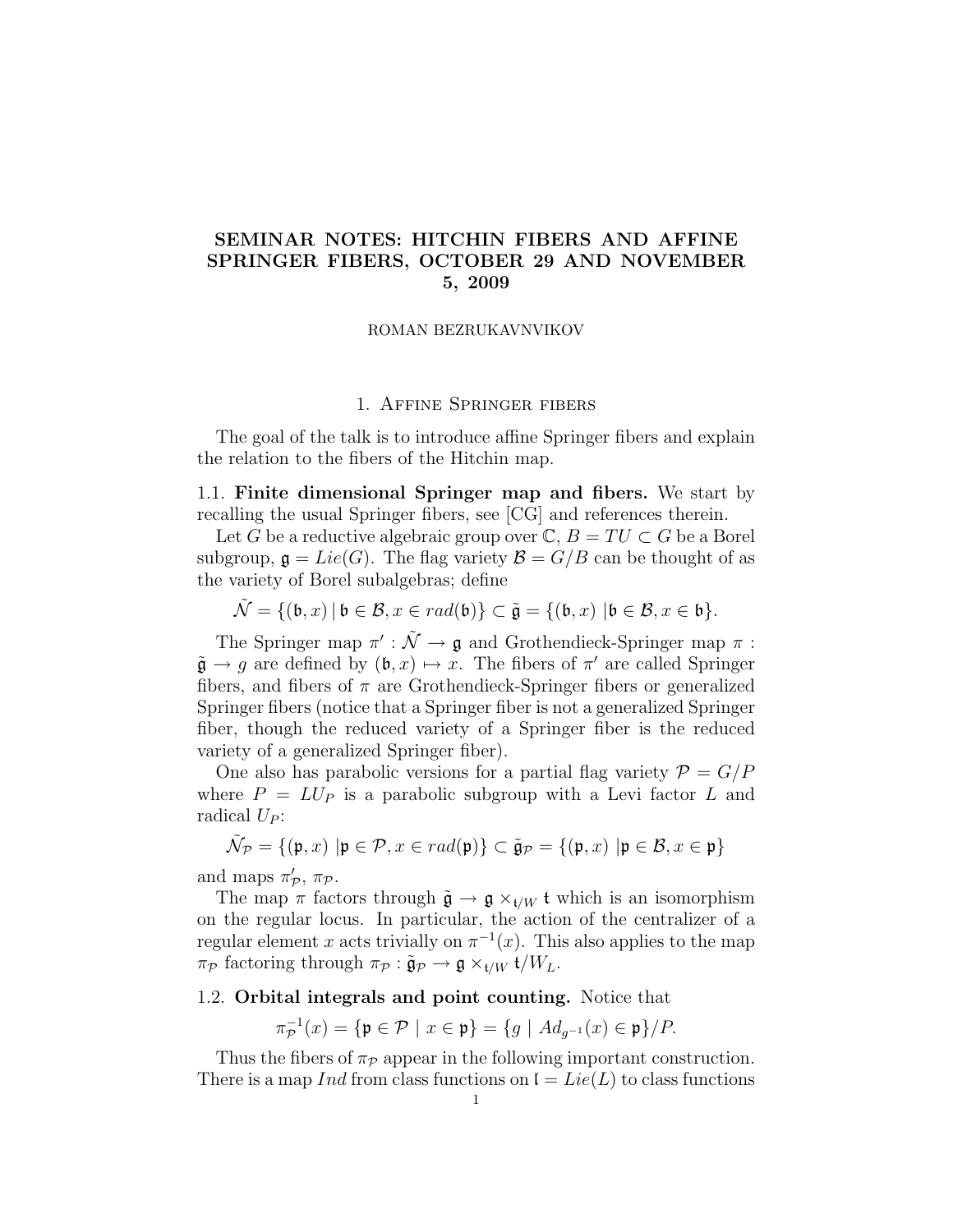#### 2 ROMAN BEZRUKAVNVIKOV

on  $\mathfrak g$  (say, work over a finite field and consider  $\mathbb C$  valued functions on the set of  $\mathbb{F}_q$ -points): pull-back under the projection  $\mathfrak{p} \to \mathfrak{l}$  then average with respect to the adjoint action of  $G/P$ . (This is a Lie algebra analogue of the parabolic induction of characters). Values of  $Ind(f)$ are integrals over the fibers of  $\pi_{\mathcal{P}}$ ; in particular, when  $f = 1$  is the constant function,  $Ind(f)(x) = \#(\pi_{\mathcal{P}}^{-1}(x))(\mathbb{F}_q)$ .

In the theory of p-adic groups one is interested in conjugation averaging of compactly supported functions or in their orbital integrals:

$$
O_x(f) = \int_{\mathbb{G}/Z_{\mathbb{G}}(x)} f(gxg^{-1})dg,
$$

where (say)  $\mathbb{G} = G(\mathbb{F}_q((t)))$ . The integral makes sense provided that f is locally constant with compact support and  $x$  is regular semisimple. E.g. when f is the  $\delta$ -function of  $G(\mathbb{F}_q[[t]]) \subset \mathbb{G} = G(\mathbb{F}_q((t)))$  then  $O_x(g)$  is the measure of  $\{g \mid gxg^{-1} \in G(\mathbb{F}_q[[t]])\}/Z_{\mathbb{G}}(x)$ . A similar expression makes sense in the Lie algebra. For  $\xi \in \mathfrak{g}(\mathbb{F}_q((t)))$  the variety  $Gr^{\xi} = \{g \mid Ad_{g^{-1}}(x) \in \mathfrak{g}(\mathbb{F}_q[[t]])\}/G(\mathbb{F}_q((t)))$  appearing in that expression is the affine analogue of a parabolic Springer fiber. See e.g. [K, §9] for elementary examples of computation of such an integral.

1.3. Affine Springer map. Set  $K = \mathbb{C}((t)) \supset O = \mathbb{C}[[t]]$ . As was discussed earlier, there exists a canonically defined group ind-scheme  $G_K$  such that  $G_K(\mathbb{C}) = G(\mathbb{C}((t)))$ . The analogue of the (standard) Borel subgroup  $B \subset G$  is the (standard) Iwahori subgroup  $I \subset G_K$ . Recall that  $I \subset G_O$  is the preimage of B under the reduction map  $G_O \rightarrow G$ . The group  $G_O$  belongs to the class of subgroups (called parahoric subgroups) analogous to parabolic subgroups in the finite dimensional group G. We will only consider parahoric subgroups conjugate to  $G<sub>O</sub>$  (though a part of the theory goes through in the more general case).

Recall that  $G_O$ , I are group schemes of infinite type. We have the affine flag variety  $Fl = G_K/I$  and affine Grassmannian  $Gr = G_K/G_O$ . These are ind-proper ind-schemes of ind-finite type (direct limits of a system of varieties with connecting maps being closed embeddings).

The full flag variety and corresponding affine Springer fibers are related to a version of the Hitchin map where  $Bun<sub>G</sub>$  is replaced by the moduli stack of G-bundles with reduction to a Borel at a given point (or at a finite number of points), it will not be mentioned any more in the talk.

We set  $\tilde{\mathfrak{g}}_K = \{(g, \xi) \mid g \in Gr, \xi \in Ad_g(\mathfrak{g}_O) \ni \xi\},\$  this is an ind-scheme of ind infinite type. We have the map  $\pi^{aff} : \tilde{\mathfrak{g}}_K \to \mathfrak{g}, (g, \xi) \mapsto \xi$ . For  $\xi \in \mathfrak{g}_K$  the fiber  $(\pi^{aff})^{-1}(\xi)$  will be denoted  $Gr^{\xi}$  and called an affine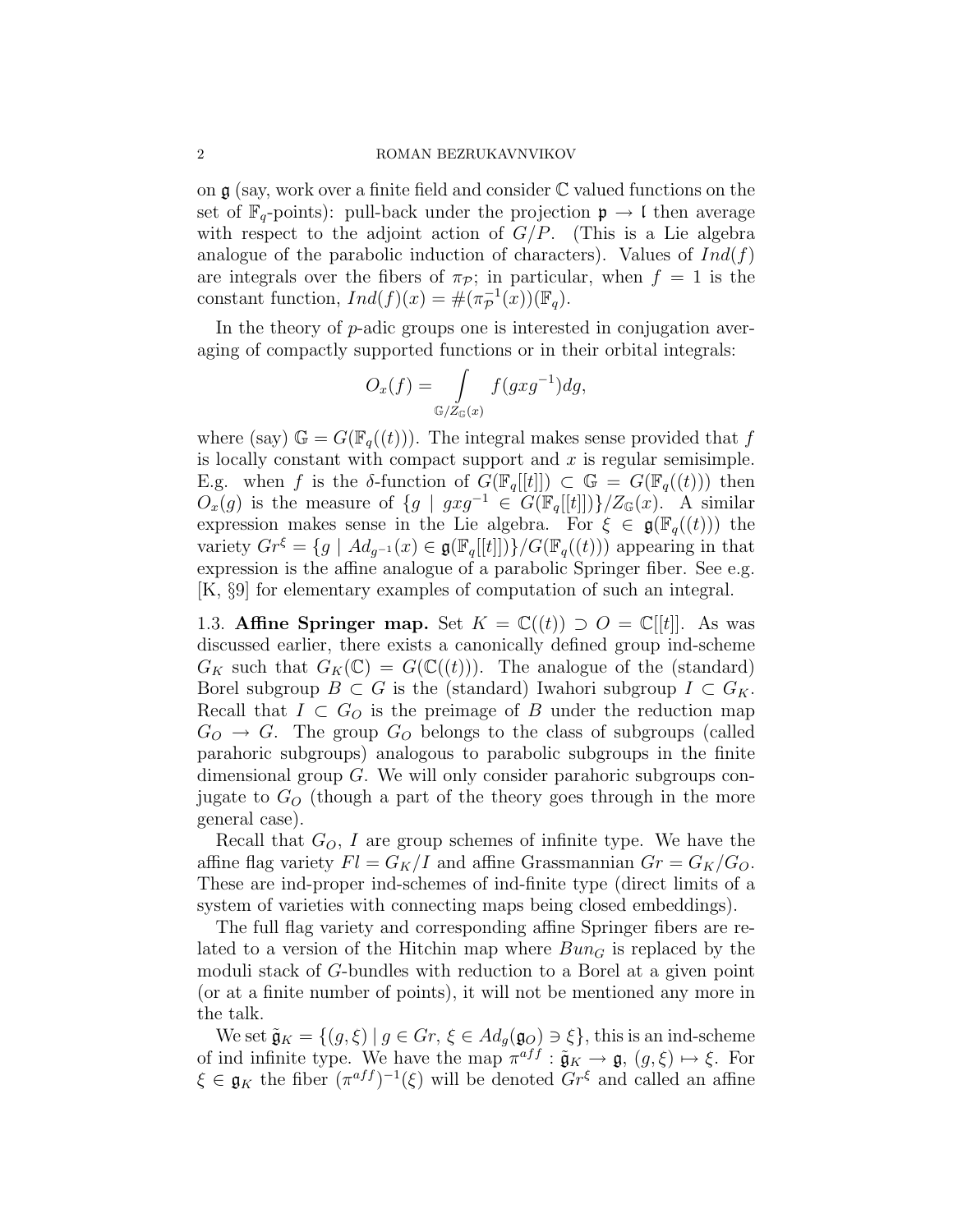Springer fibers (a proper name would be parabolic affine Grothendieck-Springer fibers).

It is clear that the centalizer of  $\xi$ ,  $Z_{G_K}(\xi)$  acts on  $Gr^{\xi}$ .

Remark 1.1. For  $G = GL(n)$  the space Gr parameterizes lattices in  $K<sup>n</sup>$  (i.e. O submodules of rank n), hence an affine Springer fiber  $Gr^{\xi}$ is the moduli space of lattice in  $K<sup>n</sup>$  which are preserved by  $\xi$ .

Scheme-theoretically affine Springer fibers are schemes of infinite type, however, we have

**Lemma 1.2.** [KL] If  $\xi$  is regular semi-simple then the reduced variety  $Gr^{\xi}$  is a countable union of finite dimensional components. More precisely, it carries a free action of  $\mathbb{Z}^r \subset Z_{G_K}(\xi)$   $(0 \leq r \leq rank(G))$ where the quotient is finite dimensional projective variety.

This is proved by methods borrowed from finite dimensional Springer theory.

We will ONLY consider regular semi-simple  $\xi$ .

1.4. **Examples for**  $G = SL(2)$ . Let us describe all finite dimensional affine Springer fibers for  $G = SL(2) \rightarrow G' = PGL(2)$ . Recall that  $Gr(G')$  parametrizes lattices, i.e. O submodules of rank 2 in the 2dimensional vector space  $K \oplus K$ , taken modulo dilations.  $Gr(G) \subset$  $Gr(G')$  is the component parametrizing lattices having even relative dimension with the standard lattice  $O \oplus O$ .

Fix  $\xi \in sl(2)$ . Assume first that  $val(det(\xi)) = 2k + 1, k \geq 0$ . Set  $\xi_0 = t^{-k} \xi$ .

Exercise: There exists a unique subgroup  $I_{\xi}$  conjugate to  $I = \{(a_{ij}) \in SL(2, O) \mid a_{12} \in tO\}$  (such a subgroup is called an Iwahori subgroup) such that  $Lie(I_{\xi}) \ni \xi_0$ .

The variety  $(Gr^{\xi})^{red}$  is the closure of the (unique) k-dimensional *I*-orbit. In particular, for  $k = 0$  it's a point and for  $k = 1$  it is  $\mathbb{P}^1$ .

[Hint: look at the field  $K' = K[\xi]$ , identify it with the vector space  $K \oplus K$ , the group  $I_{\xi_0}$  is the stabilizer of the collection of its fractional ideals.]

Now assume that  $val(det(\xi)) = 2k$ , so  $\xi$  is diagonalizable.

Exercise: Now there are countably many Iwahori subgroups  $I_{\xi,n}$ ,  $n \in \mathbb{Z}$  whose Lie algebra contains  $x_0 = t^{-k}\xi$ ; they are transitively permuted under the conjugation action of  $Z_{G}(\xi)$  (also by the subgroup  $\mathbb{Z} \subset Z_{GL(2)}(\xi)$  generated by a matrix with eigenvalues  $t, t^{-1}$ .

We have  $(Gr^{\xi})^{red} = \cup Z_i, i \in \mathbb{Z}$ , where  $Z_i$  is the closure of the (unique) k-dimensional orbit of  $I_i$ . The components  $Z_i$  are permuted by the above copy of  $\mathbb{Z}$ .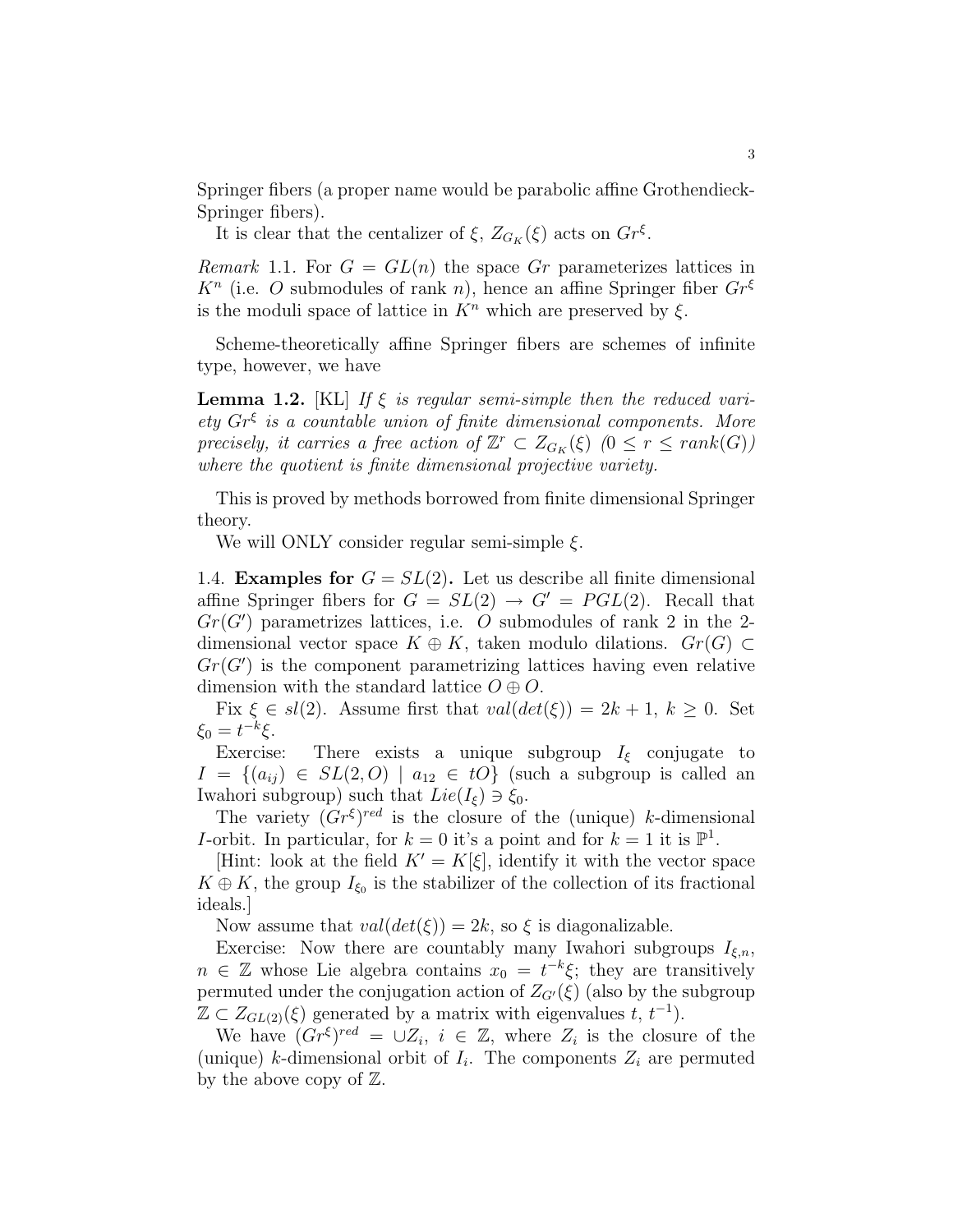In particular, for  $k = 0$  we get a discrete set of points and for  $k = 1$  and infinite union of projective lines, with the North Pole of  $\mathbb{P}^1_i$  coinciding with the South Pole of  $\mathbb{P}^1_{i+1}$ .

We do not give a full description of the actual scheme structure of  $Gr^{\xi}$ , see the end of subsection 2.1.4 for partial information.

1.5. Affine Springer fibers and Higgs fields on the disc. We have moduli interpretations. Let  $D = Spec \mathbb{C}[[t]]$  be the formal disc and  $\hat{D} = Spec(\mathbb{C}((t)))$  be the punctured formal disc. Then  $Gr = \{(E, \gamma)\}\$ where E is a G-bundle on D and  $\gamma$  is its trivialization on  $\hat{D}$ .

KEY POINT: the bundle  $\tilde{\mathfrak{g}}_K$  parametrizes Higgs fields on D with a trivialization of the bundle on  $\overrightarrow{D}$ .

The affine Springer fiber  $Gr^{\xi}$  parametrizes pairs  $(E, \gamma)$  as before such that  $\gamma^{-1}(\xi)$  extends to a section of  $\mathfrak{g}_E$  on the whole of D. (Here by  $\gamma^{-1}(\xi)$  we mean the section of  $g_E|_{\stackrel{\circ}{D}}$  obtained from  $\xi$  via the isomorphism induced by  $\gamma$ ).

In other words,  $Gr^{\xi}$  is the moduli space of Higgs bundles  $(E, f)$  on D together with an identification of Higgs bundles  $(E, f)|_{\stackrel{\circ}{D}} \cong (E_0, \xi);$ here  $E_0$  is the trivial G-bundle on  $\hat{D}$  and  $\xi$  is thought of as an element of  $\mathfrak{g} \otimes \mathbb{C}((t)) = \Gamma(\overset{\circ}{D}, \mathfrak{g}_{E_0}).$ 

1.6. Twisting by a line bundle. Recall that for a line bundle  $\mathcal L$  on X one considers Higgs bundles twisted by  $\mathcal{L}$ , i.e. pairs  $(\mathcal{E}, \phi)$  where  $\mathcal{E} \in Bun_G$  and  $\phi \in \Gamma(X,\mathfrak{g}_{\mathcal{E}}\otimes \mathcal{L})$ . Given a point  $x \in X$  we have the affine Grassmannian "at x"  $Gr_x = G(K_x)/G(O_x)$  where  $O_x$  is the completed local ring of x and  $K_x$  is its fraction field. We have the moduli interpretation  $Gr_x = \{(\mathcal{E}, \gamma)\}\$  where  $\mathcal E$  is a G-bundle on  $D_x =$  $Spec(O_x)$  and  $\gamma$  is its trivialization on  $\overset{\circ}{D}_x = Spec(K_x)$ . One can also define a twisted version of the affine Springer map  $\pi_{\mathcal{L}}^{aff}$  ${}_{\mathcal{L}}^{a f f}:\tilde{\mathfrak{g}}_{x,\mathcal{L}}\rightarrow \mathfrak{g}_{x,\mathcal{L}}$ where  $\mathfrak{g}_{x,\mathcal{L}} = \mathfrak{g} \otimes_{\mathbb{C}} \Gamma(\overset{\circ}{D}_{x},\mathcal{L})$  and  $\widetilde{\mathfrak{g}}_{x,\mathcal{L}}$  parametrizes the data of  $(\mathcal{E}, \gamma) \in$  $Gr_x$  and  $\xi \in \mathfrak{g}_{x,\mathcal{L}}$  such that the isomorphism  $\Gamma(\overset{\circ}{D}_x,\mathcal{L}) \otimes_{\mathbb{C}} \mathfrak{g} \cong \Gamma(\overset{\circ}{D}_x,\mathcal{L} \otimes$  $\mathfrak{g}_{\mathcal{E}}$ ) induced by  $\gamma$  sends  $\xi$  to an element in  $\Gamma(D_x, \mathcal{L} \otimes \mathfrak{g}_{\mathcal{E}}) \subset \Gamma(\overset{\circ}{D}_x, \mathcal{L} \otimes \mathfrak{g}_{\mathcal{E}})$ .

For  $\xi \in \Gamma(D_x, \mathcal{L} \otimes \mathfrak{g})$  we have the twisted version of the affine Springer fiber  $Gr_{x,\mathcal{L}}^{\xi} = (\pi_{x,\mathcal{L}}^{aff}$  $_{x,\mathcal{L}}^{aff})^{-1}(\xi).$ 

A choice of a coordinate at x and a trivialization of  $\mathcal{L}|_{D_x}$  yields an isomorphism between the twisted affine Springer fiber and an affine Springer fiber introduced above.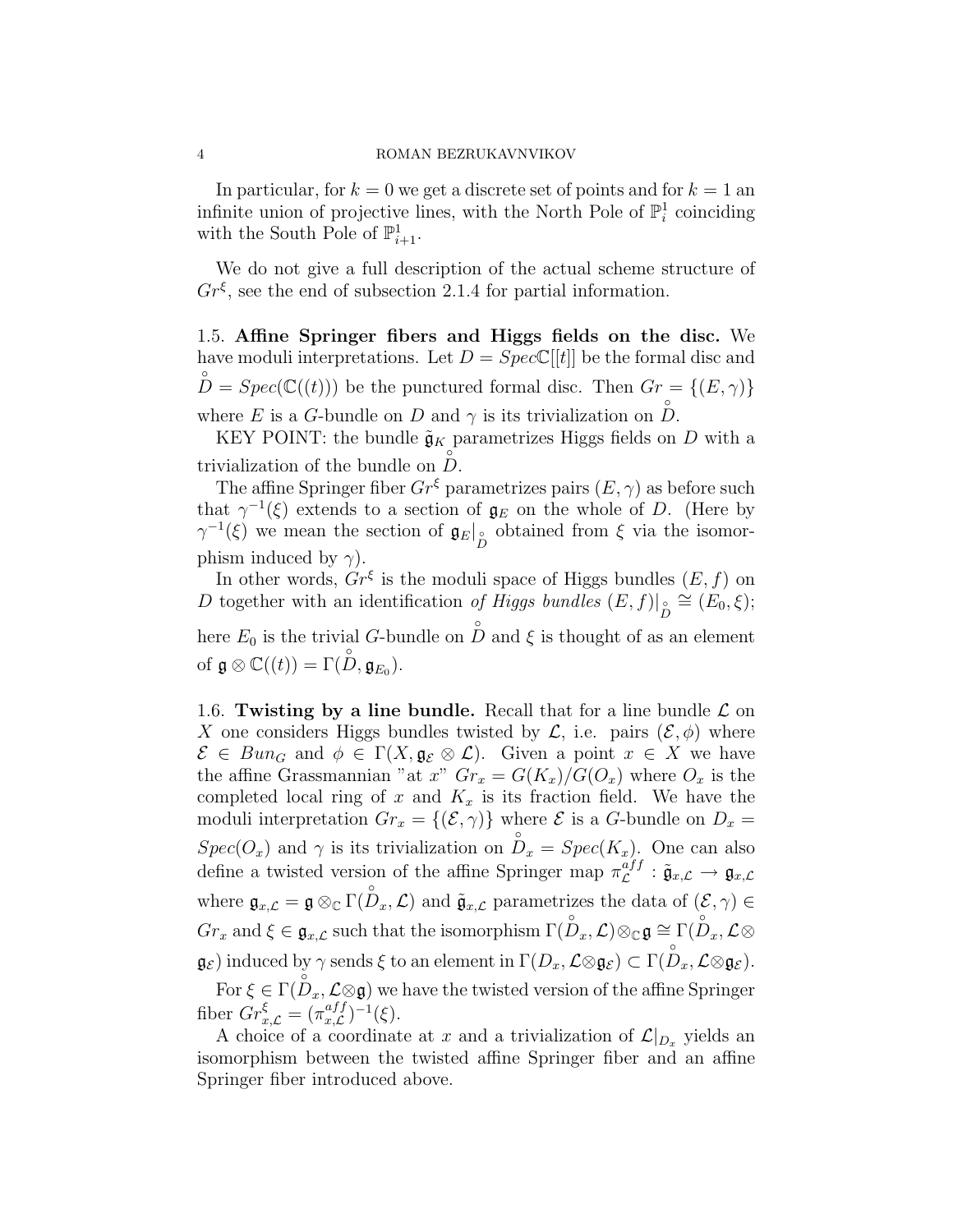Below we work in the twisted setting, though we will omit the subscripts  $x, L$  when no confusion is likely.

## 2. Product formula for Hitchin fibers

Recall the notation  $\mathfrak{c} = \mathfrak{t}/W \supset \overset{\circ}{\mathfrak{c}} = \mathfrak{t}^{reg}/W$ . The Hitchin base for a scheme Y parametrizes sections of the fiber bundle  $\mathfrak{c}_{\mathcal{L}}$  over Y where  $\mathcal{L}$ is a fixed line bundle over Y and  $c<sub>L</sub>$  is the associated bundle over Y with fiber c. For a point  $\sigma$  in the Hitchin base  $Higgs_{\sigma} = Higgs(Y)_{\sigma}$  denotes the space of all Higgs bundles  $(\mathcal{E}, \xi \mid V \in Bun_n(Y), \xi \in \Gamma(Y, \mathfrak{g}_{\mathcal{E}} \otimes \mathcal{L}))$ on Y compatible with  $\sigma$ .

The main objective in the rest of the notes is to present a "product formula" connecting (for  $Y = X$  being a curve) the global Hitchin fiber to the local affine Springer fibers. We first treat separately the group  $GL(n).$ 

## 2.1. The case of  $GL(n)$ .

2.1.1. Spectral covers and compactified Picard varieties. For  $G = GL(n)$  we have  $\sigma \in \bigoplus^{n}$  $i=1$  $\Gamma(Y, \mathcal{L}^{\otimes i})$  and  $Higgs_{\sigma}$  parametrizes pairs  $(E, \xi)$  as above such that the characteristic polynomial of  $\xi$  equals  $\sigma$ .

For such a  $\sigma$  one defines the *spectral cover*  $Y'_{\sigma} \subset Tot(\mathcal{L})$ , where  $Tot(\mathcal{L})$  is the total space of  $\mathcal{L}$ ; it is the preimage of the zero section under the map  $Tot(\mathcal{L}) \to Tot(\mathcal{L}^{\otimes n})$ ,  $s \mapsto \sigma(s)$ . The projection  $Y'_{\sigma} \to Y_{\sigma}$ is finite flat of degree  $n$ .

**Lemma 2.1.** Let Y be an integral scheme and  $\sigma: Y \to \mathfrak{c}$  be a point in the Hitchin base. Assume that the preimage of the open locus  $\hat{\mathfrak{c}}_{\mathcal{L}}$ is non-empty. Let  $\hat{Y} \subset Y$  denote this preimage. Then  $Higgs(Y)_{\sigma}$ is isomorphic to the space of coherent sheaves M on  $Y'_{\sigma}$ , whose direct image to Y is a rank n vector bundle, and whose restriction to  $\hat{Y}'_{\sigma}$  :=  $Y'_\sigma \times_Y \overset{\circ}{Y}$  is a line bundle.

*Proof* A quasicoherent sheaf  $\mathcal F$  on Y together with a fixed map  $\xi : \mathcal{F} \to \mathcal{F} \otimes \mathcal{L}$  is the same as a quasicoherent sheaf  $\tilde{\mathcal{F}}$  on  $Tot(\mathcal{L})$ . If  $\mathcal{F} = \mathcal{E}$  is a vector bundle of rank n then the characteristic polynomial  $\sigma$ of  $\xi$  is defined, and by Cayley-Hamilton Theorem  $\tilde{\mathcal{E}}$  is in fact supported on the closed subscheme  $Y_{\sigma}^i \subset Tot(\mathcal{L})$ . It is clear that  $\tilde{\mathcal{E}}|_{Y_{\sigma}^i}$  is a line bundle (etale locally on Y this reduces to the situation when  $Y'_{\sigma}$  is a disjoint union of  $n$  copies of  $Y$  when the statement is obvious).

Conversely, given a sheaf  $\tilde{\mathcal{E}}$  on  $Y'_{\sigma}$  we let  $\mathcal{E}$  be its direct image to Y, then  $\mathcal E$  comes equipped with  $\xi : \mathcal E \to \mathcal E \otimes \mathcal L$ .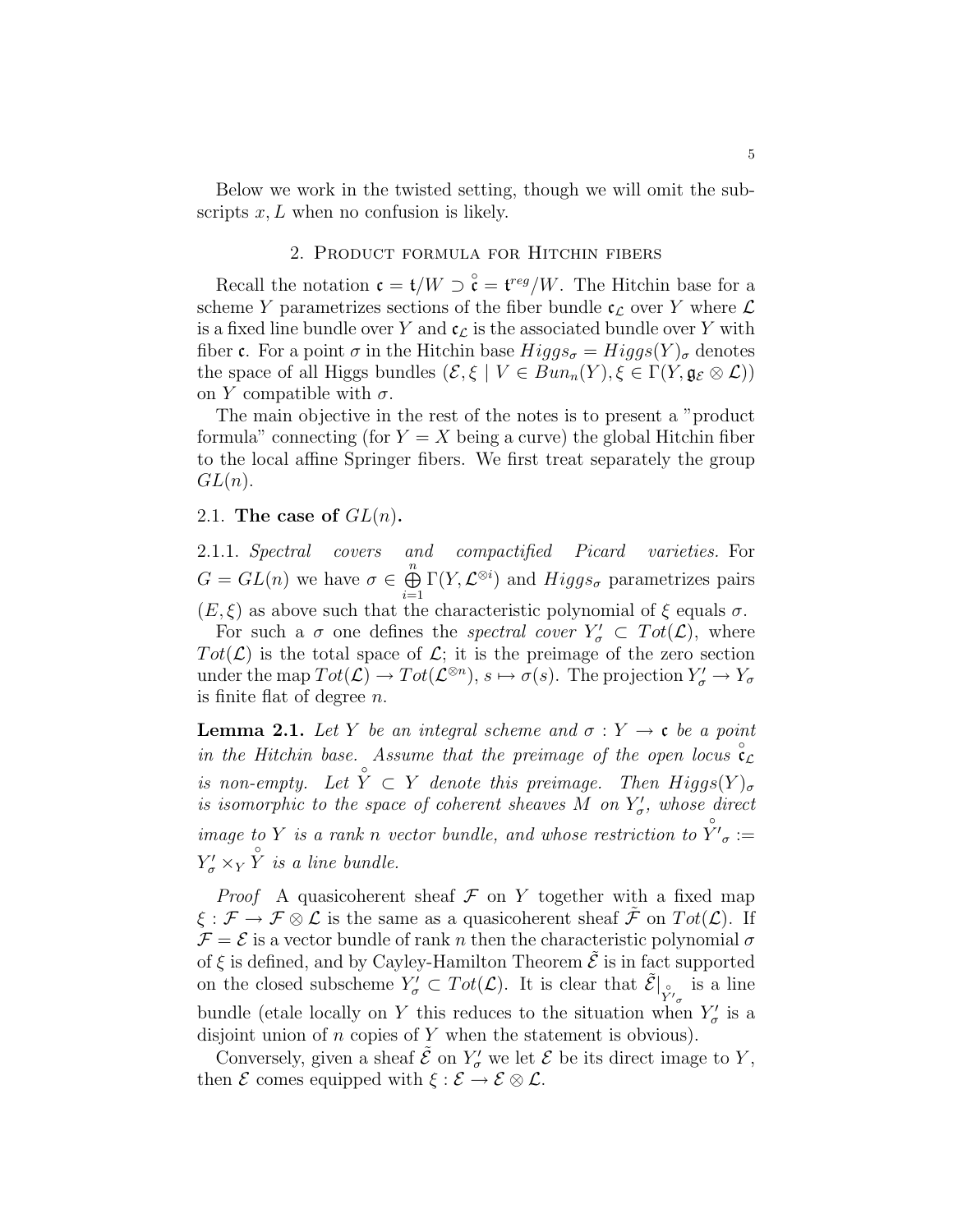It remains to check that the two constructions are inverse bijections. The only non-tautological point is that for a sheaf  $\tilde{\mathcal{E}}$  on  $Y'_{\sigma}$  as above the characteristic polynomial of the corresponding  $(\mathcal{E}, \xi)$  equals  $\sigma$ . This is clear over  $\hat{Y}$ , since Y is integral it follows that this is also true over Y.  $\Box$ 

**Remark.** It is easy to see that for  $Y$  as in the Lemma the condition that the image of  $\sigma$  maps generically to  $\mathfrak{c}_{\mathcal{L}}$  is equivalent to  $Y'_{\sigma}$  being reduced (equivalently, generically reduced).

Corollary 2.2. Assume that Y is either a smooth curve or a formal disc. Then for  $\sigma$  as above, Higgs<sub> $\sigma$ </sub> is identified with the moduli space of torsion free generic rank 1 sheaves on  $Y'_{\sigma}$ .

Lemma 2.3. In the situation of the previous Lemma, the Higgs field is regular at every fiber iff the torsion free sheaf is locally free of rank one (i.e. iff it is a line bundle).

Proof. By Cayley-Hamilton Theorem an  $n \times n$  matrix A with a characteristic polynomial  $P_A$  defines a structure of  $\mathbb{C}[u]/(P_A)$  a module on the n-dimensional space. This module is free iff the matrix is regular. This implies the claim.  $\square$ 

Remark 2.4. The moduli space of torsion free generic rank 1 sheaves on a proper curve  $X$  appearing in Corollary 2.2 is called the *compactified Picard variety* of X. It contains  $Pic(X)$  as an open subscheme (as seen e.g. from Lemma 2.3).

2.1.2. The structure of Picard variety of a singular curve. To clarify the picture we recall some basic information about the Picard variety of a singular curve. This is not needed for the product formula.

The group  $Pic(X'_{\sigma})$  fits into the exact sequence

$$
0 \to \Gamma((O'_{Nm})^{\times}/(O')^{\times}) \to Pic(X'_{\sigma}) \to Pic(Nm(X'_{\sigma})) \to 0;
$$

here Nm denotes normalization,  $O'_{Nm} = \mathcal{O}(D \times_X Nm(X'_{\sigma})) \subset K'_{x}$ . Clearly,  $Pic(Nm(X'_{\sigma}))$  is an extension of  $\mathbb{Z}^r$  (where r is the number of components of  $Nm(X'_{\sigma})$  by an abelian variety (more precisely, a quotient of such a variety by the trivial action of  $\mathbb{G}_m$ ), while  $\Gamma((O'_{Nm})^{\times}/(O')^{\times})$  is an affine commutative group scheme, a product of several copies of the multiplicative and the additive groups.

The embedding  $(O'_{Nm})^{\times}/(O')^{\times} \hookrightarrow Pic(X'_{\sigma})$  extends canonically to a homomorphism  $(K')^{\times}/(O')^{\times} \to Pic(X'_{\sigma}).$ 

2.1.3. Affine Springer fibers for  $G = GL(n)$ . We now return to the local situation.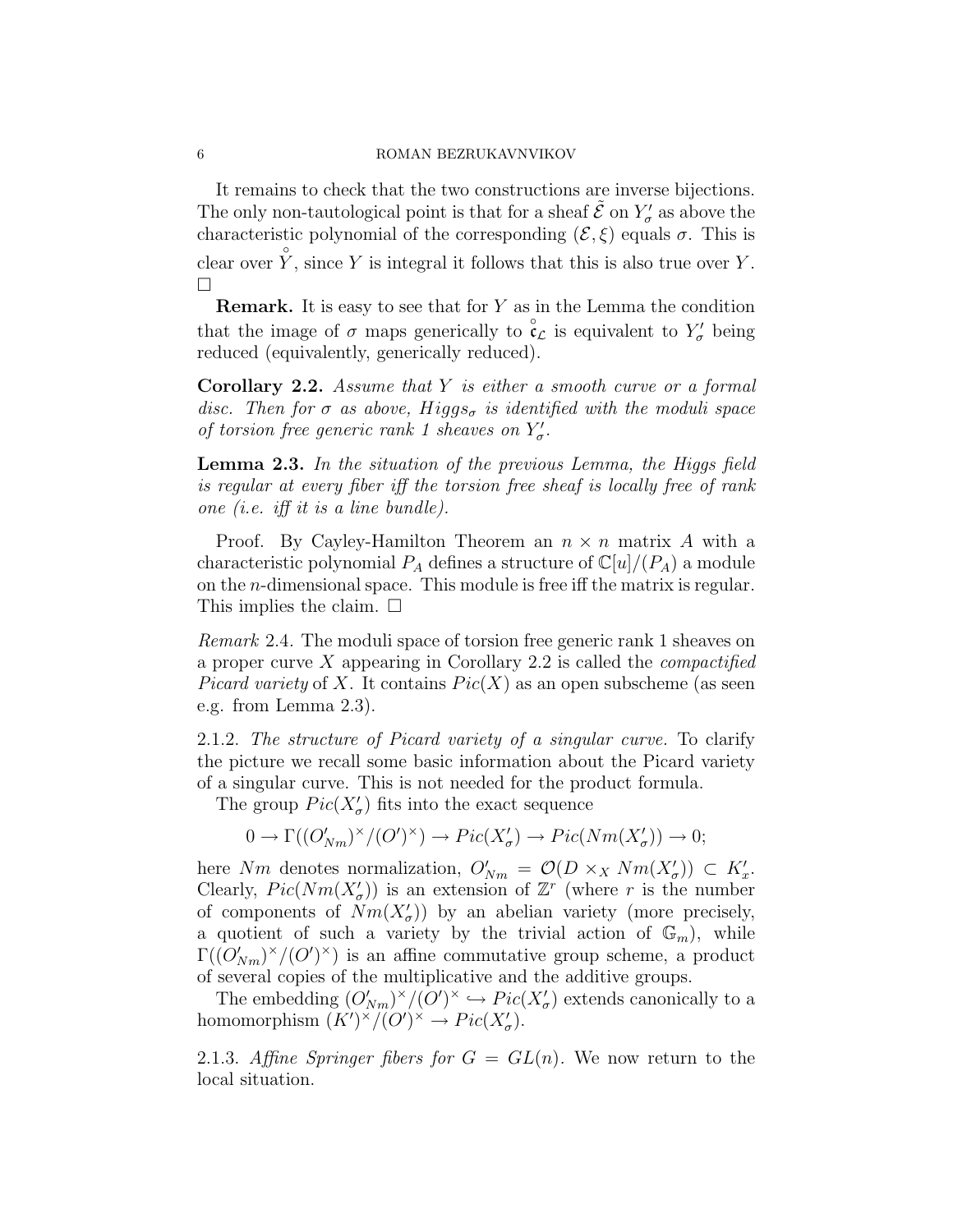For a regular semisimple  $\xi \in gl(n)_{x,\mathcal{L}}$  its conjugacy class is determined by the characteristic polynomial  $\sigma = \sigma(\xi)$ . We fix a particular representative in each conjugacy class. Namely, consider the spectral cover  $(\overset{\circ}{D})'_{\sigma} \subset Tot(\mathcal{L}) \times_X \overset{\circ}{D}_x$  and let  $\xi_{\sigma}$  denote the element corresponding to the Higgs bundle  $pr_*(\mathcal{O})$  where pr stands for the projection  $(\overset{\circ}{D})'_{\sigma} \rightarrow \overset{\circ}{D}_{x}.$ 

The following is an immediate consequence of Corollary 2.2 above.

**Lemma 2.5.** For  $\xi \in gl(n)_{x,\xi}$  the Springer fiber  $Gr^{\xi}$  is canonically isomorphic to the moduli space of torsion free sheaves on  $D' = D'_{\sigma(\xi)}$ together with an isomorphism of the restriction to  $\overset{\circ}{(D)}{}' = D' \times_D \overset{\circ}{D}$  with the line bundle arising from  $\xi$ .

In particular, the affine Springer fiber  $Gr^{\xi_{\sigma}}$  is canonically isomorphic to the moduli space of torsion free sheaves on  $D'_{\sigma}$  together with an isomorphism of the restriction to  $(D)' = D' \times_D D$  with the structure sheaf.  $\Box$ 

Remark 2.6. This description of an affine Springer fiber provides a convenient way to describe its symmetries. Namely, recall that the quotient of the multiplicative group  $(K_x')^{\times}/(O_x')^{\times}$  is the moduli space of line bundles on  $D'_x$  trivialized on  $(D)'$ . In the view of the last Lemma this commutative group ind-scheme acts on  $Gr^{\xi}$  for any  $\xi$  with  $\sigma(\xi)$  = σ.

The following description of the centralizers follows from the fact that the centralizer of a regular matrix  $A \in Mat_n(R)$  where R is a commutative ring (in our case  $R = O$  or K) is the subalgebra in  $Mat_n(R)$ generated by A which is isomorphic to  $R[u]/(P_A)$  (notations of the proof of Lemma 2.3).

**Lemma 2.7.** a) The centralizer  $Z_{G_{K_x}}(\xi)$  is canonically isomorphic to  $(K'_{\sigma})^{\times}.$ 

b) If  $\xi \in \mathfrak{g} \otimes_{\mathbb{C}} \Gamma(D, \mathcal{L})$  and the reduction of  $\xi$  modulo the maximal ideal of  $O_x$  is regular, then the centralizer  $Z_{G_{O_x}}(\xi)$  is canonically isomorphic to  $(O'_{\sigma})^{\times}$ .  $\square$ 

Remark 2.8. Combining the Lemma with the previous Remark, for  $\xi$ which is regular at x we get an action of  $Z_{G_{K_x}}(\xi)/Z_{G_{O_x}}(\xi)$  on  $Gr^{\xi}$ . One can show that for such  $\xi$  the resulting action of  $Z_{G_{K_x}}(\xi)$  coincides with the natural conjugation action mentioned in section 1.3. In particular, the conjugation action of  $Z_{G_{O_x}}(\xi)$  on  $Gr^{\xi}$  is trivial for such  $\xi$ .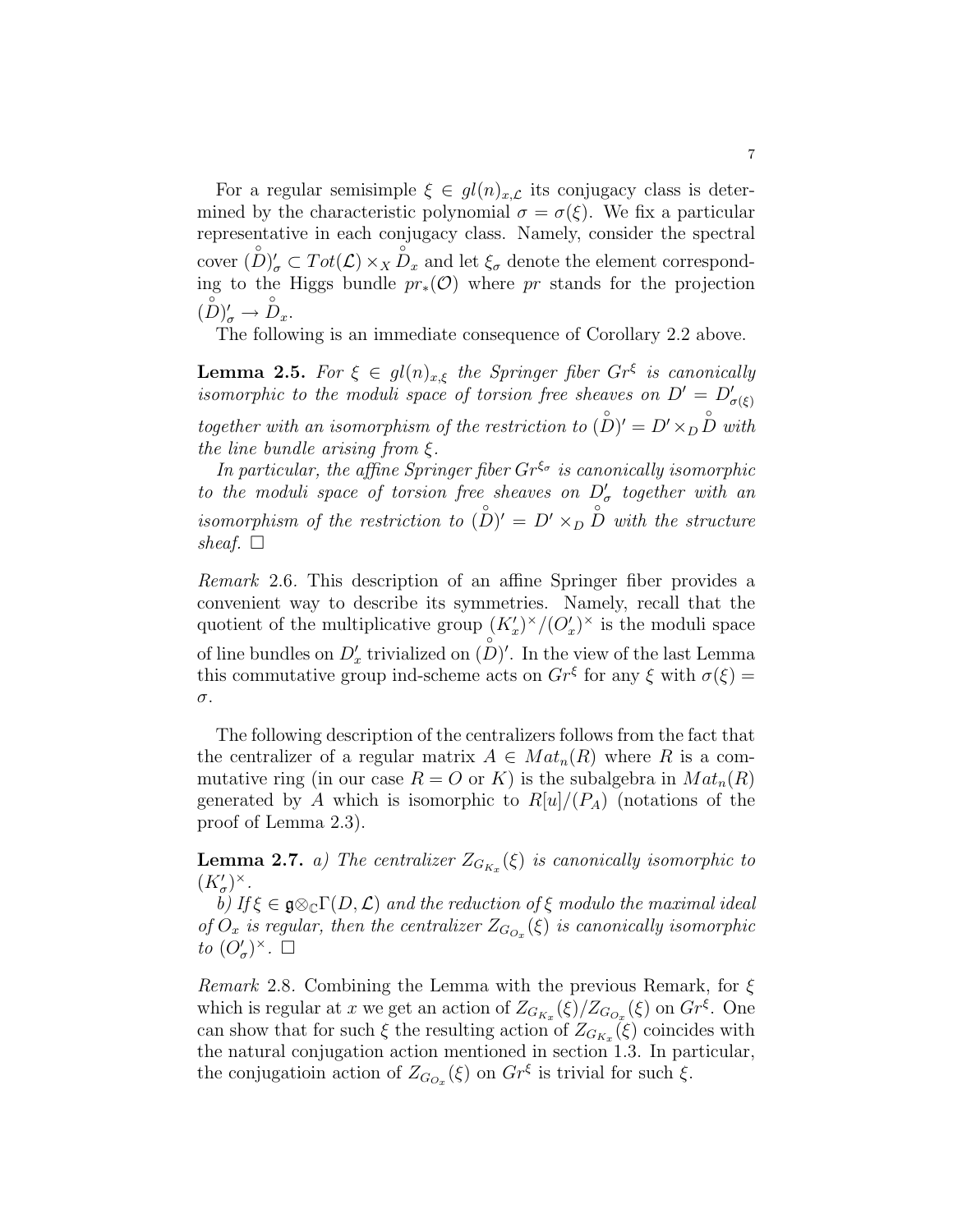2.1.4. More on affine Springer fibers. In this subsection we present some additional information on affine Springer fibers, it is not needed for the proof of the product formula.

The following statement is true for any  $G$ , we sketch the proof in the current setting  $G = GL(n)$ .

**Lemma 2.9.** a) [KL] The centralizer  $Z_{GL_n(K)}(\xi)$  acts transitively on the set  $Gr_0^{\xi}$  of lattices  $L \in Gr^{\xi}$  such  $\xi$  induces a regular element in  $L/tL$ .

b) Assume  $\xi \in \mathfrak{g}_O$  is such that the reduction  $\overline{\xi} \in \mathfrak{g}_\mathbb{C}$  is regular. Then the space  $Gr_0^{\xi} \cong (K')^{\times}/(O')^{\times}$  is an open orbit of  $(K')^{\times}$  on  $Gr^{\xi}$ .

Proof. a) By Lemma 2.7 we have  $Z_{GL_n(K)}(\xi) = (K')^{\times}$  where  $K' :=$  $\mathcal{O}((D)^{n})^{\times}$ . Thus the claim follows from all line bundles being locally isomorphic.

b) follows from (a) since  $(O')^{\times} \subset (K')^{\times}$  clearly acts trivially on  $Gr^{\xi}$ and coincides with the stabilizer of a point in  $Gr_0^{\xi}$ .  $\Box$ 

Remark. a) It can be deduced (as shown by Ngo) from the Theorem below (thus by using a global curve) that the open subscheme  $Gr_0^{\xi} \cong$  $(K')^{\times}/(O')^{\times}$  is dense in  $Gr^{\xi}$ .

b) The Corollary allows one to partly understand the scheme structure of an affine Springer. E.g. for  $\xi = \xi_0 \in sl(2, K)$  with  $det(\xi) \in O^{\times}$ (notations of 1.4) we see that  $Gr^{\xi} \cong K^{\times}/O^{\times}$  which is a countable union of infinite type nilpotent schemes, with tangent space at each point identified with  $K/O$ .

2.1.5. Product formula for  $GL(n)$ . Fix  $\sigma$  in the Hitchin base subject to the above regularity assumption, and let  $x_1, \ldots, x_k$  be a finite collection of points in  $X$  containing the set of ramification points for the map  $X'_{\sigma} \to X$ . Let  $D_i$  be the formal disc around  $x_i$ , notations  $O_i$ ,  $K_i$ ,  $O_i', K_i'$  are self-explanatory. Fix  $\xi_i \in gl(n, K_i)$  whose characteristic polynomial equals  $\sigma|_{\overset{\circ}{D}_i}$ .

Proposition 2.10. There exists a map

$$
Pic(X'_{\sigma}) \times \prod^{(K'_{i})^{\times}/(O'_{i})^{\times}} \prod^{C} G r^{\xi_{i}} \rightarrow \overline{Pic}(X'_{\sigma}) = Higgs_{\sigma}
$$

inducing a bijection between the sets of field-valued points.

Remark. In the expression appearing on the left-hand side of the proposition we're taking a quotient with respect to a group ind-scheme. What we mean is, by definition, taking the naive quotient groupoid, and then sheafify it in the fppf topology.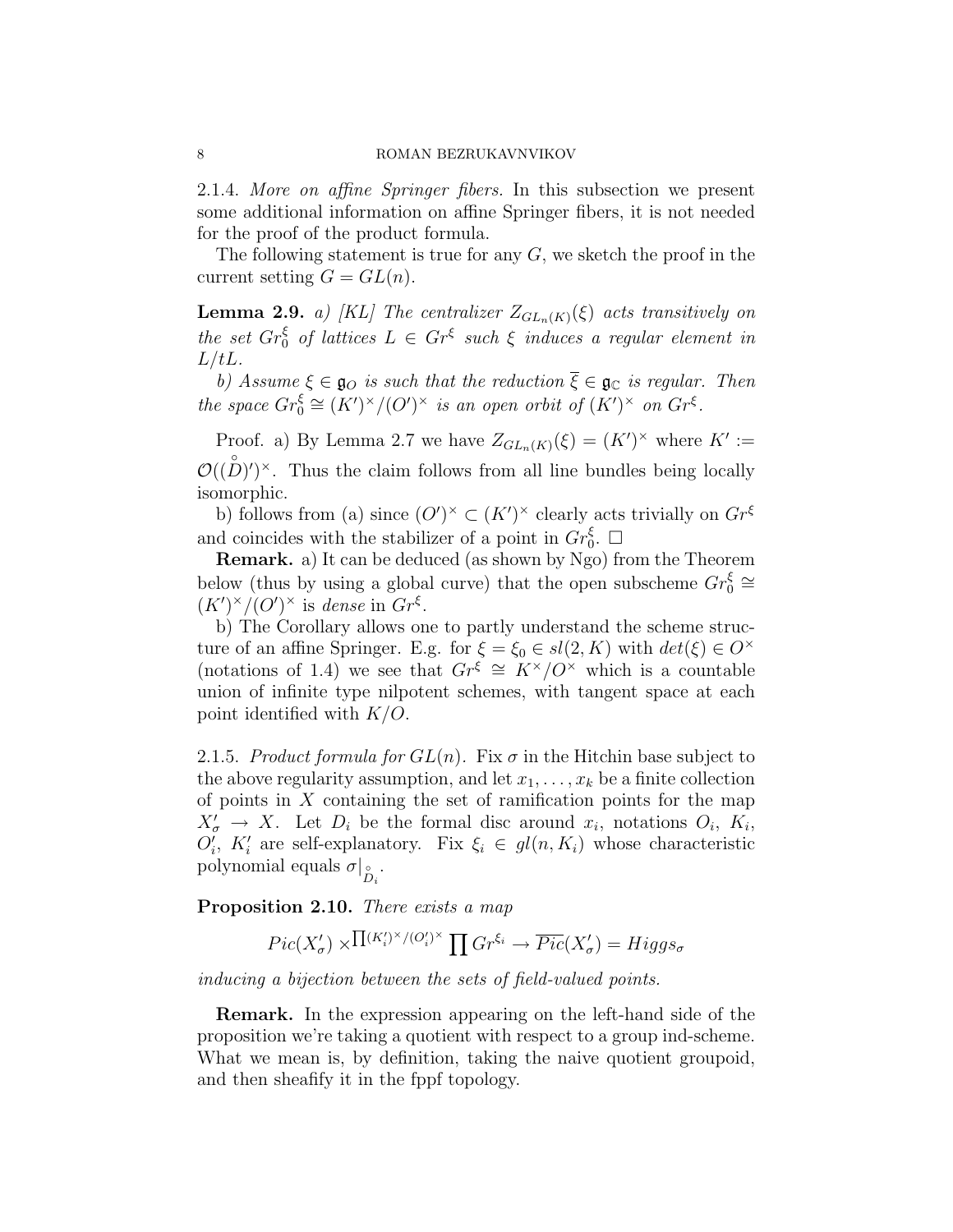Proof: In view of Lemma 2.5 and Beauville-Laszlo Theorem,  $\prod Gr^{\xi_i}$ is identified with the space of extensions of the structure sheaf of  $\hat{\vec{X}}$  $\overline{a}$ to a torsion free sheaf on  $X'_{\sigma}$ , thus we get a map  $\Pi Gr^{\xi_i} \to \overline{Pic}(X'_{\sigma}).$ 

Twisting a torsion free generic rank 1 sheaf with a line bundle we again get a torsion free generic rank 1 sheaf, hence  $Pic(X'_{\sigma})$  acts on  $\overline{Pic}(X'_{\sigma})$ , and we get a map  $Pic(X'_{\sigma}) \times \prod Gr^{\xi_i} \to \overline{Pic}(X'_{\sigma})$ .

An isomorphism between Higgs bundles attached to  $(L_1, s_1)$ and  $(L_2, s_2) \in Pic(X'_{\sigma}) \times \prod Gr^{\xi_i} \rightarrow \overline Pic(X'_{\sigma})$  amounts to a nonvanishing section of  $L_1 \otimes L_2^{-1}|_{\substack{s' \\ X}}$  such that the corresponding element in  $\prod (K_i')^{\times}/(O_i')^{\times}$  sends  $s_2$  to  $s_1$ . Thus we get a morphism  $Pic(X'_{\sigma}) \times \Pi^{\tilde{K}_{i}^{\times}/\tilde{O}_{i}^{\times}} \Pi^{\tilde{G}_{i}^{\times}} \longrightarrow \overline{Pic}(X'_{\sigma})$  inducing an injective map on the set of points.

It remains to see that the map is surjective on the set field-valued points. It suffices to see that for every torsion free rank 1 sheaf  $\mathcal F$  on  $X'_\sigma$ points. It sumes to see that for every torsion nee rank I shear J on  $X_{\sigma}$ <br>there exists a line bundle L on  $X'_{\sigma}$  with an isomorphism  $L|_{S'_{\sigma}} \cong \mathcal{F}|_{S'_{\sigma}}$ . σ  $\cong \mathcal{F}|_{X/\mathcal{E}'}$ σ . This is obvious (although the similar statement with  $X, X'_{\sigma}$  etc replaced by  $X_S$ ,  $(X'_{\sigma})_S$  etc. for some base S are not obvious).

**Corollary 2.11.** Fix  $\sigma$  in the Hitchin base and let  $\xi_i \in \mathfrak{g}^L_{O_i}$  be regular elements whose characteristic polynomials coincide with  $\sigma|_{D_i}$ . Then we have a morphism of stacks

$$
\prod Gr^{\xi_i}/\prod (Z_{G_{K_{x_i}}}(\xi_i)/Z_{G_{O_{x_i}}}(\xi_i)) \to \overline{Pic}(X'_{\sigma})/Pic(X'_{\sigma})
$$

inducing a bijection on field-valued points.

The quotient on the left-hand side is understood in the same sense as in Proposition 2.10.

2.2. The case of a general group. Our goal is to describe an analogue of this for a general group.

2.2.1. The universal centralizer. Let  $pr : \mathfrak{g} \to \mathfrak{c} = \mathfrak{g}/\mathfrak{Ad}(G)$  be the projection. Let  $Z_{\mathfrak{g}}$  denote the sheaf of groups on  $\mathfrak{g}$  whose fiber at  $x \in \mathfrak{g}$ is the centralizer  $Z_G(x)$ .

Lemma 2.12. There exists a unique (up to a canonical isomorphism) sheaf of abelian groups  $\mathcal J$  on c together with a homomorphism  $\phi$ :  $pr^*(\mathcal{J}) \to Z_{\mathfrak{g}}$  of group schemes over  $\mathfrak g$  which is

i)  $G \times \mathbb{G}_m$  equivariant where G acts by conjugation and the action of  $\mathbb{G}_m$  on  $\mathfrak{g}$  is given by  $t : x \mapsto t^2x$ .

ii) an isomorphism over  $\mathfrak{g}^{reg}$ .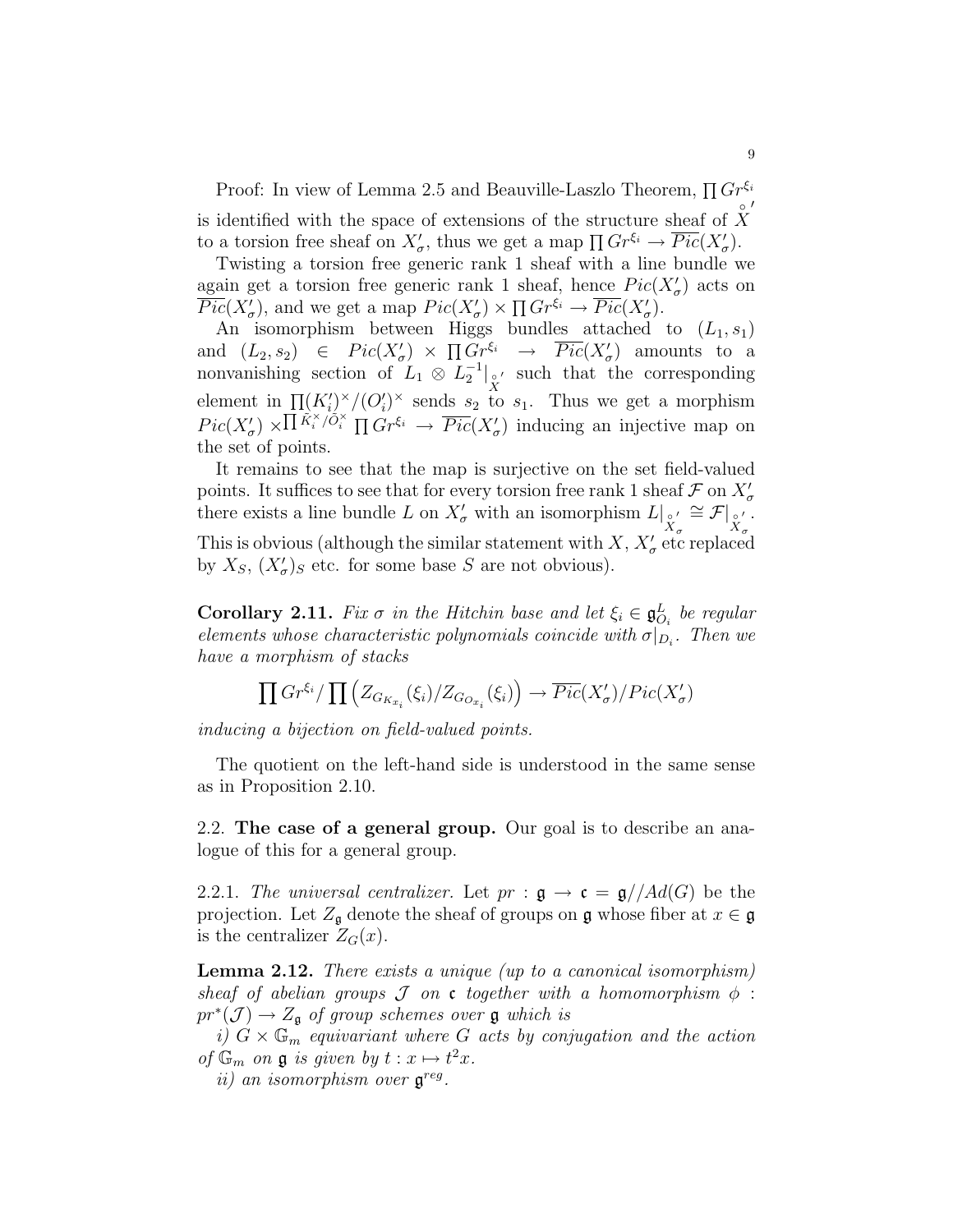Sketch of proof. We first consider the case  $G = GL(n)$ . In this case the fiber of  $\mathcal{J} \times_{c} \mathfrak{g}$  at  $\xi \in \mathfrak{g}$  is the group of invertible elements in the ring  $\mathbb{C}[u]/P_{\xi}(u)$ . In view of Cayley-Hamilton Theorem this group maps canonically to  $Z(\xi)$  by the map  $Q \mapsto Q(\xi)$ . The map is manifestly equivariant and it is an isomorphism when  $x$  is regular.

For a general group one uses a different argument. We have Kostant section  $\kappa : \mathfrak{c} \to \mathfrak{g}^{reg}$  of the map pr. Recall that  $\kappa$  is defined as follows: fix a principal  $sl(2)$  triple  $e, h, f \in \mathfrak{g}$ , then  $\kappa$  is uniquely defined by requiring that its image coincides with  $e + \mathfrak{z}(f)$  where  $\mathfrak z$  denotes the centralizer in  $\mathfrak{g}$ . If  $\varphi$  :  $SL(2) \rightarrow G$  is the corresponding homomorphism, then  $\mathbb{G}_m$  acts on the image of  $\kappa$  by  $t : x \mapsto t^2 A d(\varphi(diag(t^{-1}, t)))x$ making  $\kappa$  a  $\mathbb{G}_m$  equivariant map. [It is this point which forces the choice of a  $\mathbb{G}_m$  action of c factoring through the homomorphism  $t \mapsto t^2$ . We set  $\mathcal{J} = \kappa^*(Z_{\mathfrak{g}}).$ 

For  $x \in \mathfrak{g}^{reg}$  the centralizer  $Z_G(x)$  is commutative. It is easy to deduce that  $\mathcal J$  does not depend (up to a canonical isomorphism) on the choice of an  $sl(2)$  triple, and also that there exists a unique map  $\phi$ with the required properties over the open set  $\mathfrak{g}^{reg} \subset \mathfrak{g}$ . It then extends to g since a map from a smooth (or even normal) irreducible algebraic variety to an affine variety extends from the complement to a set of codimension at least two.  $\square$ 

*Remark* 2.13. Notice that  $\phi$  induces trivial map  $\mathcal{J}|_0 \to G$  on the fibers at  $0 \in \mathfrak{g}$ .

Since c is  $\mathbb{G}_m$  equivariant it defines a sheaf of abelian groups on the stack  $\mathfrak{c}/\mathbb{G}_m$  which will also be denoted by  $\mathcal{J}$ .

2.2.2. The twisting construction. Recall the action of  $Pic(X'_{\sigma})$  on the compactified Picard variety which was used in the proof of Proposition 2.10. Our goal in this section is to introduce its analogue for an arbitrary group.

Let  $\sigma$  be a point in the Hitchin base for an arbitrary algebraic variety Y. Thus  $\sigma$  is a section of the bundle  $\mathfrak{c}_{\mathcal{L}}$  on Y where  $\mathcal L$  is a line bundle on Y. One can view it as a map  $Y \to \mathfrak{c}/\mathbb{G}_m$  such that the composed map  $Y \to pt/\mathbb{G}_m$  corresponds to  $\mathcal{L}$ . Thus  $\sigma$  defines a sheaf  $\mathcal{J}_{\sigma}$  of abelian groups on Y which is the pull-back of  $\mathcal J$  from  $\mathfrak c/\mathbb G_m$ .

Let  $Tors(\mathcal{J}_{\sigma})$  denote the group stack of  $\mathcal{J}_{\sigma}$  torsors (in the flat, equivalently, in etale topology).

**Proposition 2.14.** a) There exists a natural action of  $Tors(\mathcal{J}_{\sigma})$  on  $Higgs_{\sigma}$ .

b) The open set  $Higgs_{\sigma}^0 \subset Higgs_{\sigma}$  parametrizing Higgs fields which are regular at every point is a free orbit of this action.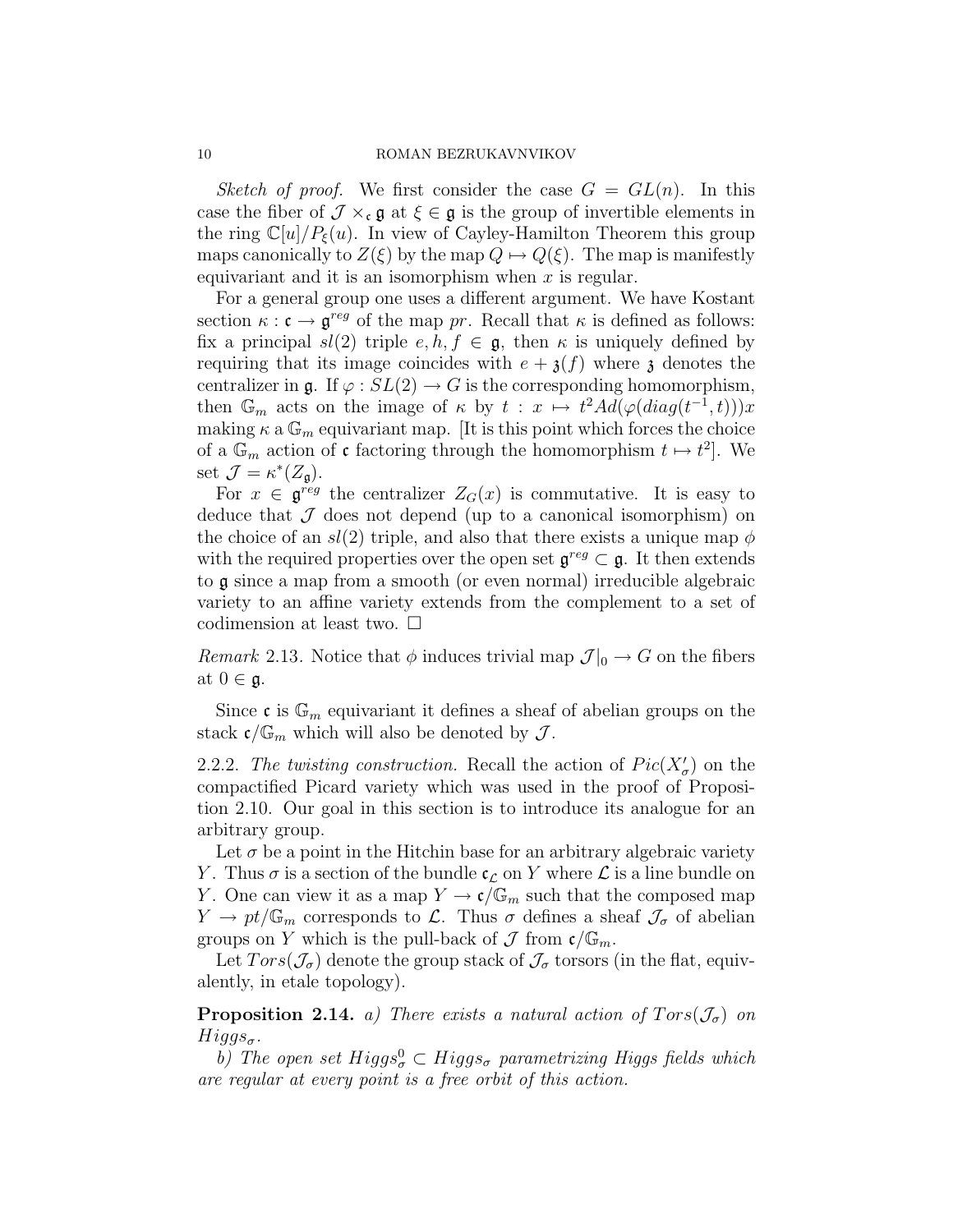*Proof* a) Let F be a sheaf of groupoids on Y (say, in etale topology) and H a sheaf of abelian groups on Y, equipped with a map  $H \rightarrow$  $End(Id_{\mathcal{F}})$ . Thus for every  $Y_1$  over Y, the group  $H(Y_1)$  acts on objects of  $\mathcal{F}(Y_1)$  by functorial automorphisms. Then we can twist an object in  $\mathcal{F}(Y)$  by an H-torsor.

We apply it to:  $H = \mathcal{J}_{\sigma}, \mathcal{F} = Higgs(Y)_{\sigma}$ . We need to define the map  $\mathcal{J}_{\sigma} \to End(Id_{Higgs_{\sigma}})$ , i.e. an action of sections of  $J_{\sigma}$  on Higgs bundles in  $Higgs_{\sigma}$  by automorphisms.

The sheaf of groupoids  $Higgs(Y)_{\sigma}$  is associated with the presheaf of groupoids, whose value over  $Y_1/Y$  is the groupoid consisting of Higgs bundles in  $Higgs_{\sigma}$  such that the corresponding G-bundles is trivial. Such a bundle amounts to a map  $f: Y_1 \to \mathfrak{g}_{\mathcal{L}} \underset{\mathfrak{c}/\mathbb{G}_m}{\times}$ Y. A morphism between two such objects is a map  $Y_1 \rightarrow G$  which conjugates one Higgs field into the other.

It is enough to construct the action of  $\mathcal{J}_{\sigma}$  on this presheaf. The latter is given by  $\phi \circ f$ . The conjugation-invariance property of  $\phi$  insures that this action intertwines the morphisms in our groupoid.

b) Composing  $\sigma: X \to \mathfrak{c}/\mathbb{G}_m$  with the Kostant section  $\kappa: \mathfrak{c}/\mathbb{G}_m \to$  $\mathfrak{g}/(G \times \mathbb{G}_m)$  (see the proof of Lemma 2.12) we get a preferred element in  $Higgs_{\sigma}^{0}$ , thus  $Higgs_{\sigma}^{0}$  is nonempty.

Two objects  $(\mathcal{E}_1, \xi_1), (\mathcal{E}_2, \xi_2) \in Higgs^0_\sigma$  are locally isomorphic: locally both  $\mathcal{E}_1$  and  $\mathcal{E}_2$  are isomorphic, so the statement follows the fact that each fiber of the projection  $\mathfrak{g}^{reg} \to \mathfrak{c}$  is a single G-orbit.  $\Box$ 

Remark. (This remark is not needed for the proof of the product formula). We have the *cameral cover*  $Y_{\sigma} \subset \mathfrak{c}_L$ . Let  $T_{Y_{\sigma}}$  be the constant sheaf of algebraic groups on  $Y_{\sigma}$ . We have a homomorphism  $\mathcal{J}_{\sigma} \rightarrow$  $pr_*(T_{Y_\sigma})^W$  which has finite kernel and cokernel (see Dennis's notes).

It induces a map  $Tors(\mathcal{J}_{\sigma}) \to Tors(pr_*(T_{Y_{\sigma}})^W) = [Pic(Y_{\sigma}) \otimes \Lambda]^W$ where  $\Lambda$  denotes the coweight lattice. One can extend this observation to a description of  $Tor(\mathcal{J}_{\sigma})$  in terms of  $Pic(Y_{\sigma})$  [DG].

2.2.3. The product formula. Given  $\sigma$  in the Hitchin base as above and  $x \in X$  set  $\sigma_x = \sigma|_{D_x}$ . We can use Kostant section as in the proof of Proposition 2.14(b) for  $Y = D_x$  and to get a preferred Higgs bundle  $(\mathcal{E}_{\sigma_x}, \xi_{\sigma_x})$  on the disc  $D_x$ .

To simplify notations choose a trivialization of  $\mathcal{E}_{\sigma_x}$ ; then we get  $\xi_{\sigma_x} \in$  $\mathfrak{g}_{O_x,\mathcal{L}} \subset \mathfrak{g}_{K_x,\mathcal{L}}$  and the affine Springer fiber  $Gr^{\xi_{\sigma_x}}$ .

In this context by  $Gr^{\xi_{\sigma_x}}$  we understand the moduli space of Higgs bundle  $(E, \xi)$  on  $D_x$  together with an isomorphism of Higgs bundles  $(E, \xi)|_{\stackrel{\circ}{D}_x} \cong (\mathcal{E}_{\sigma_x}, \xi_{\sigma_x})|_{\stackrel{\circ}{D}_x}$ . In view of section 1.5, choosing a trivialization of  $\mathcal{E}_{\sigma_x}$  we get  $\xi_{\sigma_x} \in \mathfrak{g}_{O_x,\mathcal{L}} \subset \mathfrak{g}_{K_x,\mathcal{L}}$  and an identification of  $Gr^{\xi_{\sigma_x}}$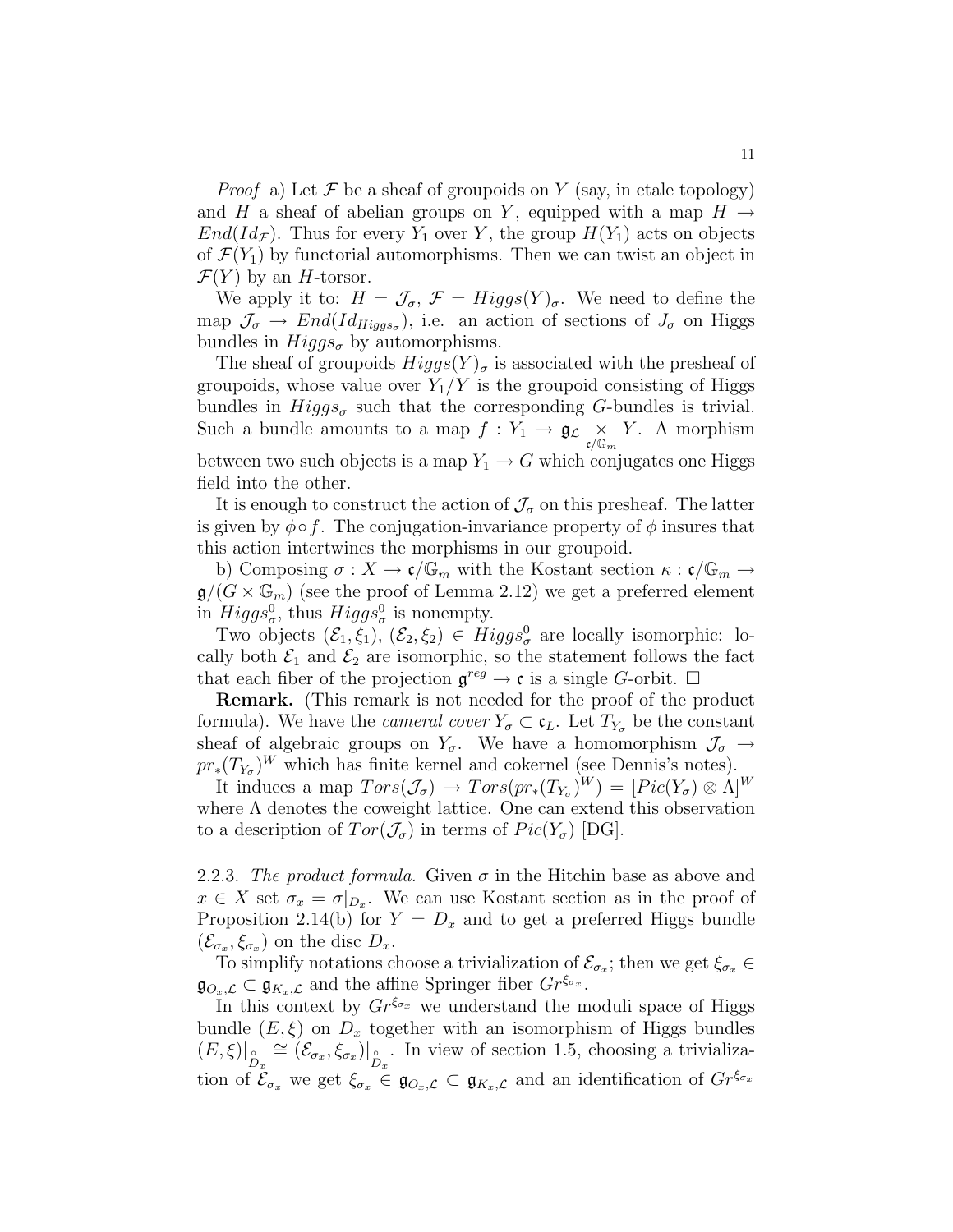with the affine Springer fiber considered above (and denoted in the same way).

Using Proposition 2.14(a) we get an action of the abelian group scheme  $Gr_x(\mathcal{J}_{\sigma})$  on  $Gr^{\xi_{\sigma_x}}$ . Here  $Gr_x(\mathcal{J}_{\sigma})$  denotes the affine Grassmannian for the group scheme  $\mathcal{J}_{\sigma}$  at  $x$ , i.e. the moduli space of  $\mathcal{J}_{\sigma}$ torsors on  $D_x$  trivialized on  $D_x$ . We have

$$
Gr_x(\mathcal{J}_\sigma) = \Gamma(\overset{\circ}{D}_x, \mathcal{J}_\sigma) / \Gamma(D_x, \mathcal{J}_\sigma) \cong Z_{G(K_x)}(\xi_{\sigma_x}) / Z_{G(O_x)}(\xi_{\sigma_x}).
$$

It is not hard to show that the natural action of  $Z_{G(K_x)}(\xi_{\sigma_x})$  on  $Gr^{\xi_{\sigma_x}}$ factors through the above action of  $Gr_x(\mathcal{J}_\sigma) = Z_{G(K_x)}(\xi_{\sigma_x})/Z_{G(O_x)}(\xi_{\sigma_x})$ .

**Theorem 2.15.** Let  $x_1, \ldots, x_n \in X$  be a finite collection of points such that  $\sigma : (X \setminus \{x_i\}) \to \mathfrak{c}_\mathcal{L}^0$ .

We have a canonical map:

$$
Tors(\mathcal{J}_{\sigma}) \times \Pi^{\Gamma(\stackrel{\circ}{D}_{x_i},\mathcal{J}_{\sigma})/\Gamma(D_{x_i},\mathcal{J}_{\sigma})} \prod Gr_{x_i}^{\xi_{\sigma x_i}} \to Higgs_{\sigma}.
$$

The map induces an isomorphism on the set of field valued points.

*Proof* The group  $Tors(\mathcal{J}_{\sigma})$  acts on  $Higgs_{\sigma}$  by Proposition 2.14(a). Recall the interpretation of  $Gr^{\xi_{\sigma_{x_i}}}$  as the moduli space of Higgs bundles on the disc  $D_{x_i}$  together with an isomorphism of the restriction to the punctured disc  $\overrightarrow{D}_{x_i}$  with the restriction of the standard Higgs bundle on  $X \setminus \{x_i\}$  constructed in the proof of Proposition 2.14(b). In view of Beauville-Laszlo Theorem this interpretation gives a map  $\prod Gr_{x_i}^{\xi_{\sigma_{x_i}}} \to$  $Higgs_{\sigma}$ . Thus the desired map is constructed.

The fact that it is an isomorphism on the set of field-valued points follows from every  $\mathcal{J}_{\sigma}$  torsor on the punctured disc  $\overset{\circ}{D}_{x_i}$  being trivial. [Though there may be nontrivial torsors over the pull-back of  $\mathcal{J}_{\sigma}$  to  $(\overset{\circ}{D}_{x_i})_S$  for some base S, thus it is not clear if the map is an isomorphism].  $\square$ 

Corollary 2.16. We have a canonical map

$$
\prod Gr^{\xi_{\sigma_{x_i}}}/(\Gamma(\overset{\circ}{D}_{x_i},\mathcal{J}_{\sigma})/\Gamma(D_{x_i},\mathcal{J}_{\sigma}) \to Higgs_{\sigma}/Tors(J_{\sigma})
$$

inducing an isomorphism on the sets of field valued points.

We finish by sketching an alternative way to prove Theorem 2.15.

Let  $Tors_c(\mathcal{J}_{\sigma})$  denote the moduli space of  $\mathcal{J}_{\sigma}$  torsors on the open curve  $\hat{X} = X \setminus \{x_1, \ldots, x_n\}$  together with a trivialization on the formal neighborhood of  $\{x_1, \ldots, x_n\}$ . We have a homomorphism  $\Gamma(\overset{\circ}{D}_{x_i}, \mathcal{J}_\sigma) \to$  $Tors_{c}(\mathcal{J}_{\sigma})$  and  $Tors(\mathcal{J}_{\sigma}) = Tors_{c}(\mathcal{J}_{\sigma})/\prod \Gamma(D_{x_i}, \mathcal{J}_{\sigma}).$